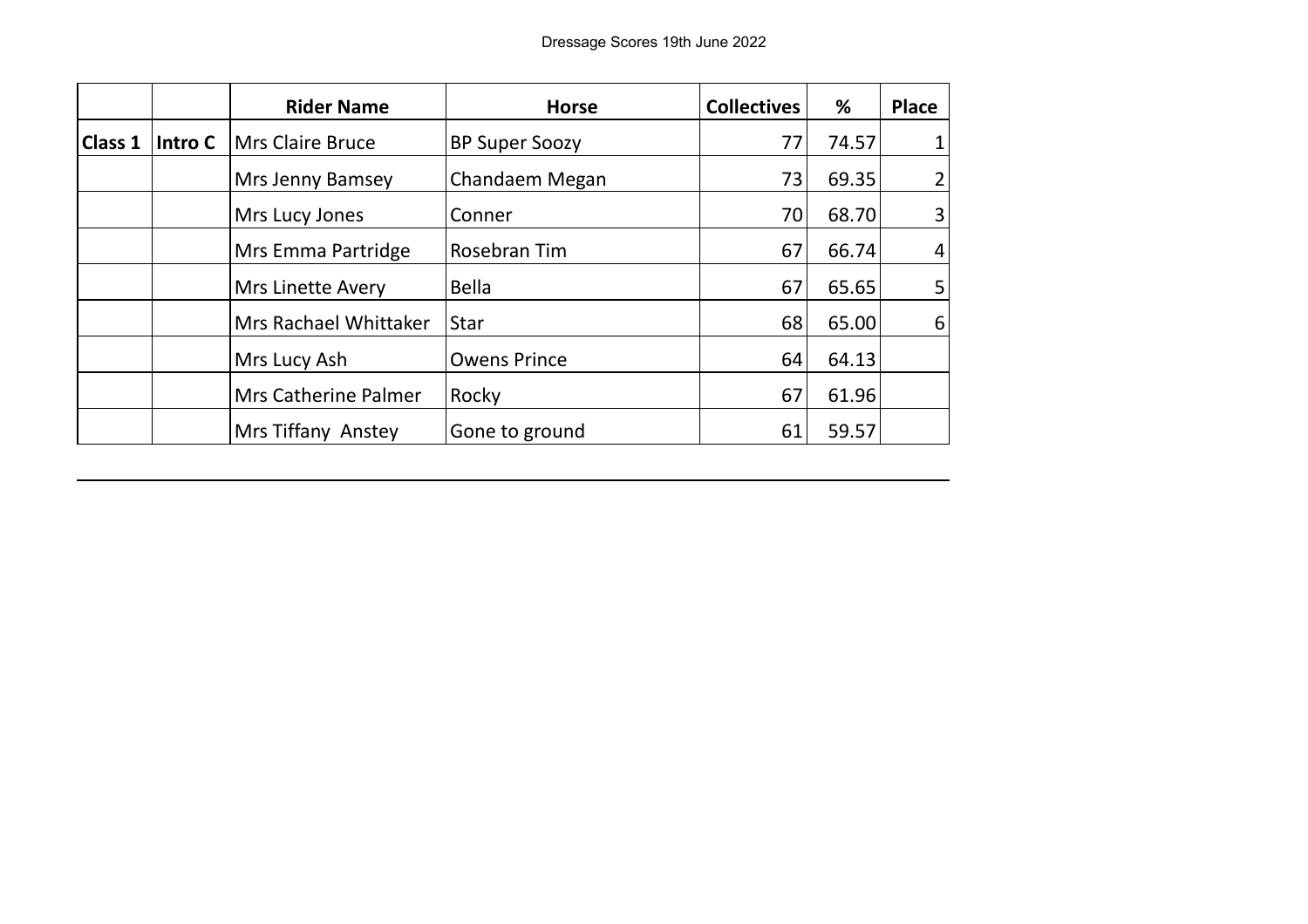|                |          | <b>Rider Name</b>       | <b>Horse</b>             | <b>Collectives</b> | %          | <b>Place</b>   |
|----------------|----------|-------------------------|--------------------------|--------------------|------------|----------------|
| <b>Class 2</b> | $ P_13 $ | <b>Mrs Claire Bruce</b> | <b>BP Super Soozy</b>    | 69                 | 68.46      | $\mathbf 1$    |
|                |          | Mrs Emma Partridge      | Rosebran Tim             | 66                 | 65.77      | $\overline{2}$ |
|                |          | Mrs Andrea Gulley       | Davalli Moon             | 64                 | 64.42      | $\mathbf{3}$   |
|                |          | Mrs Rachael Whittaker   | <b>Star</b>              | 64                 | 63.46      | $\overline{4}$ |
|                |          | Mrs Mimi Beer           | <b>Mavis</b>             | 64                 | 63.08      | 5              |
|                |          | Mrs Diane Cox           | Merlin                   | 63                 | 62.31      | 6              |
|                |          | Ms Gillian Glegg        | <b>Bridge Street Boy</b> | 64                 | 62.12      |                |
|                |          | Mrs Lucy Ash            | <b>Owens Prince</b>      | 63                 | 61.73      |                |
|                |          | Mrs Tonya Hone          | Bahumbug                 | 66                 | $59.81$ HC |                |

|                |      | <b>Rider Name</b>    | <b>Horse</b>             | <b>Collectives</b> | %     | <b>Place</b>   |
|----------------|------|----------------------|--------------------------|--------------------|-------|----------------|
| <b>Class 3</b> | P 18 | Ms Gillian Glegg     | <b>Bridge Street Boy</b> | 67                 | 66.92 |                |
|                |      | Mr James Mann        | Tom                      | 67                 | 66.73 | 2              |
|                |      | Mrs Andrea Gulley    | Davalli Moon             | 67                 | 66.54 | $\overline{3}$ |
|                |      | Mrs Mimi Beer        | <b>Mavis</b>             | 66                 | 66.54 | $\overline{4}$ |
|                |      | <b>Mrs Diane Cox</b> | Merlin                   | 65                 | 63.85 | 5 <sub>l</sub> |
|                |      | Miss Natasha Wright  | Boleybawn playtime       | 64                 | 63.65 | $6 \mid$       |
|                |      | Mrs Tonya Hone       | Bahumbug                 | 65                 | 61.35 |                |